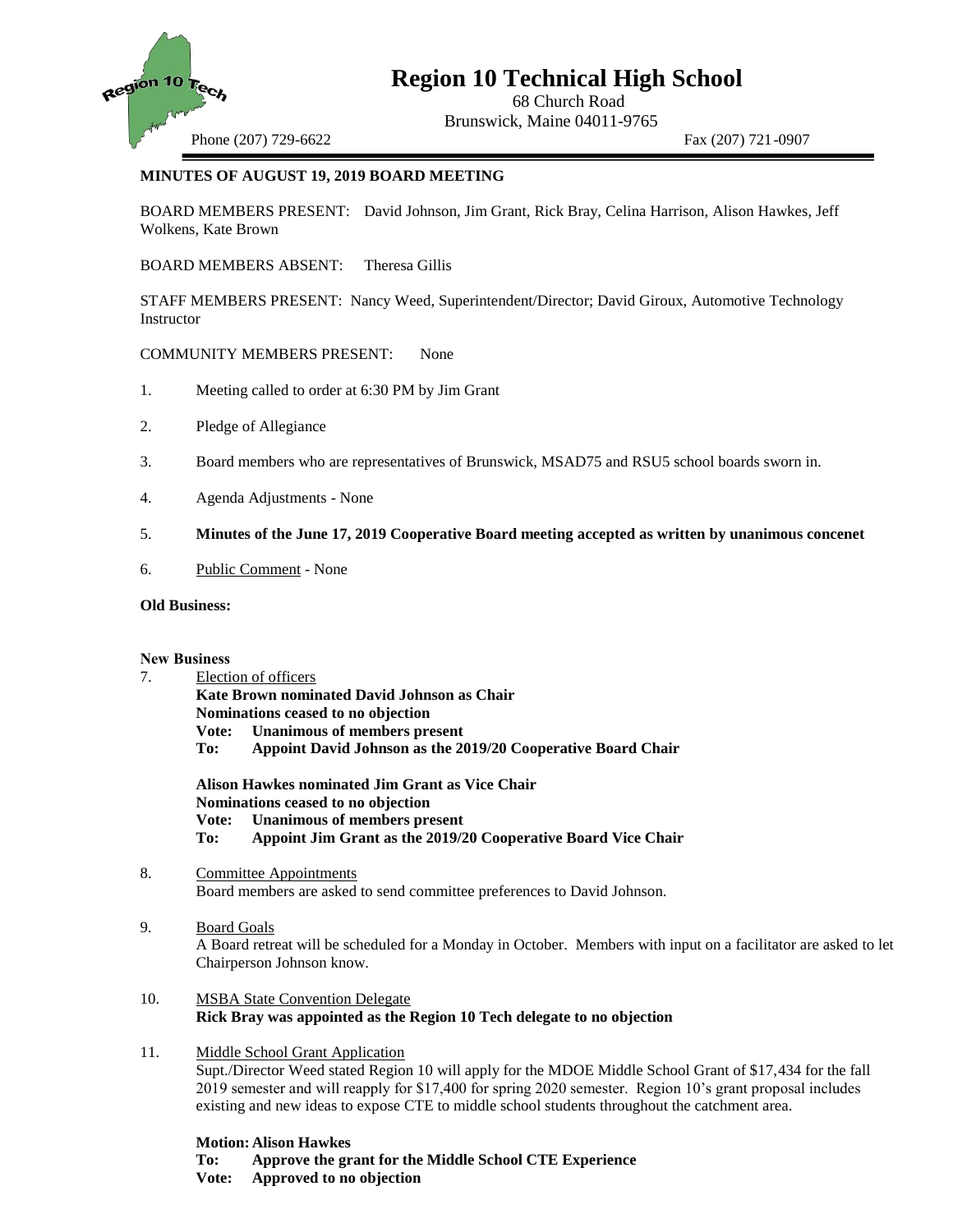12. New Hire

**Motion: Alison Hawkes**

- **To: Approve the Superintendent/Director's nomination of Wade Boudreau to a second year probationary contract as the .5 General Trades Instructor and the .5 Middle School CTE Experience Instructor/Coordinator**
- **Vote: Approved to no objection**
- 13. Student Handbook

**Motion: Kate Brown Vote: Passed by unanimous consent To: Accept the 2019-2020 Student Handbook**

14. Emergency Plan **Motion: Kate Brown Vote: Passed by unanimous consent To: Accept the 2019-2020 Emergency Plan** 

15. Committee Reports

Finance Committee – The goal of the business office for 19/20 is to properly code all funds for a cleaner process

Facilities Committee – The committee will meet September 9<sup>th</sup>. Honeywell will be at region 10 on August  $26<sup>th</sup>$ at 7:30 AM to continue the conversation on the performance contract. All board members are welcome to attend.

The custodial staff has completed lots of work this summer and the building will be ready for the start of school.

16. Superintendent/Director's Report

The annual Alumni BBQ was held August 4 in Freeport. It was well attended by students and sponsored by our MELMAC grant.

The custodial staff has done an excellent job getting the school ready for a new year, with both routine and new work being completed in the past 7 weeks. Marcel Giroux and David Simmons have also been doing custodial work for the last two weeks while regular staff are on vacation and helping in getting the school ready to open. The Head Maintenance/Custodian position is open and interviews for this position are being held this week.

I attended the MACTE conclave in July for three days which provided an opportunity to hear from other Directors and MDOE. Grant monies are available for middle school and  $9<sup>th</sup>/10$ / grade programming to further achieve the MDOE goal of doubling the number of students enrolled in CTE by 2020. While this date is not realistic, the MDOE is certainly on the right track to get more students into CTE by offering more opportunities for younger students to experience the programs offered by CTE.

I had a meeting with Lauri LaChance, President of Thomas College, to discuss opportunities for collaboration and insights into how she is helping to grow Thomas College.

We have hired John Muldoon, builder, as a part time Ed. Tech. We are still seeking two full time Ed Techs for our school, specifically in the harder trades. We have advertised extensively and will be having a booth at the Hire a Vet Fair on August 29 in Augusta.

We have offered Wade Boudreau a second year probationary contract to fill the .5 General Trades position.

Tammy Field has been hired by the Brunswick School Department to fill the full time Bookkeeper position. Her first day was today.

I continue to watch LD 1036 to ensure that it does not get lost in Augusta.

Jean Palmer (Multi Media instructor) has returned from Spain where she hiked 500 miles.

17. Executive Session **Motion: Celina Harrison Second: kate Brown Vote: Unanimous**